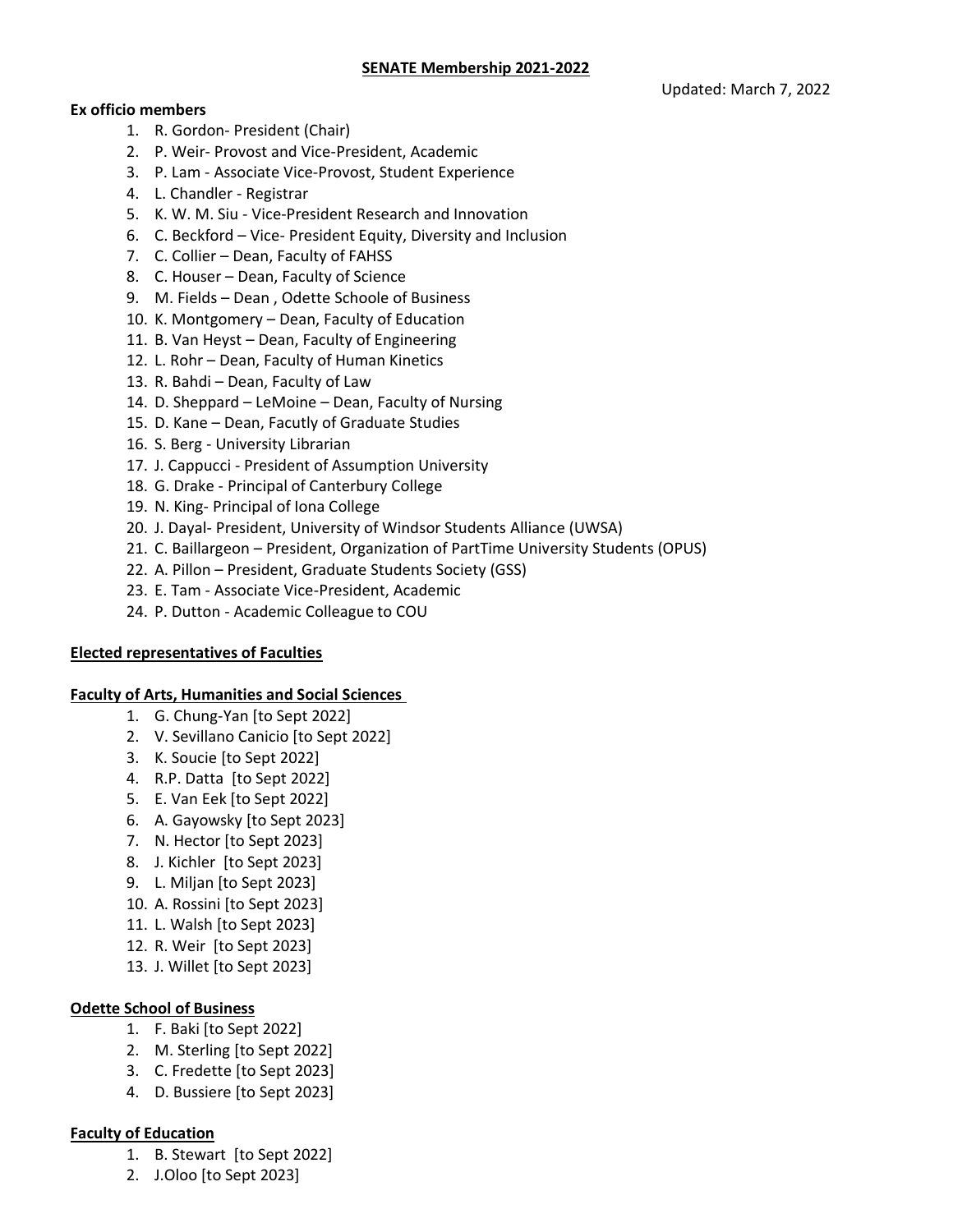#### **Faculty of Engineering**

- 1. J. Ahamed [to Sept 2022]
- 2. J. Johrednt [to Sept 2022]
- 3. A. Sobiesiak [to Sept 2022]
- 4. M. Ahmadi [to Sept 2023]
- 5. N. Van Engelen [to Sept 2023]

### **Faculty of Human Kinetics**

- 1. T. Martindale [to Sept 2022]
- 2. D. Andrews [to Sept 2023]

### **Faculty of Law**

- 1. R. Kuras [to Sept 2022]
- 2. W. Aoun [to Sept 2022]

# **Faculty of Nursing**

- 1. J. Ralph [to Sept 2022]
- 2. E. Cruz [to Sept 2022]

# **Faculty of Science**

- 1. A. Hubberstey [to Sept 2022]
- 2. S. Ananvoranich [to Sept 2022]
- 3. Z. Kobti [to Sept 2022]
- 4. J. Smit [to Sept 2022]
- 5. S. Rehse [to Sept 2022]
- 6. Y. Wang [to Sept 2023]
- 7. M. Hlynka [to Sept 2023]
- 8. A. Grgicak-Mannion [to Sept 2023]

# **Library Representatives**

- 1. P. Zimmerman [to Sept 2022]
- 2. A. Mulcaster [to Sept 2023]

# **Elected representatives-at-large** (1 year terms)

- 1. I. Barrette-Ng [to Sept 2022]
- 2. B. Daly [to Sept 2022]
- 3. M. Muldoon [to Sept 2022]
- 4. T. Bolisetti [to Sept 2022]
- 5. S. Bick [to Sept 2022]

# **Academic Support**

**Academic Professional** [1 year term]

1. D. Danelon [to Sept 2022]

# **Elected representative of the Faculty Association**

1. J. Soutter [2021-2022]

# **Elected representative of the Aboriginal Education Council**

1. K. Pasquach [2021-2022]

# **Board of Governors Representatives**

H. Reidel [until Nov 2023]

S. Williams [until Aug 2024]